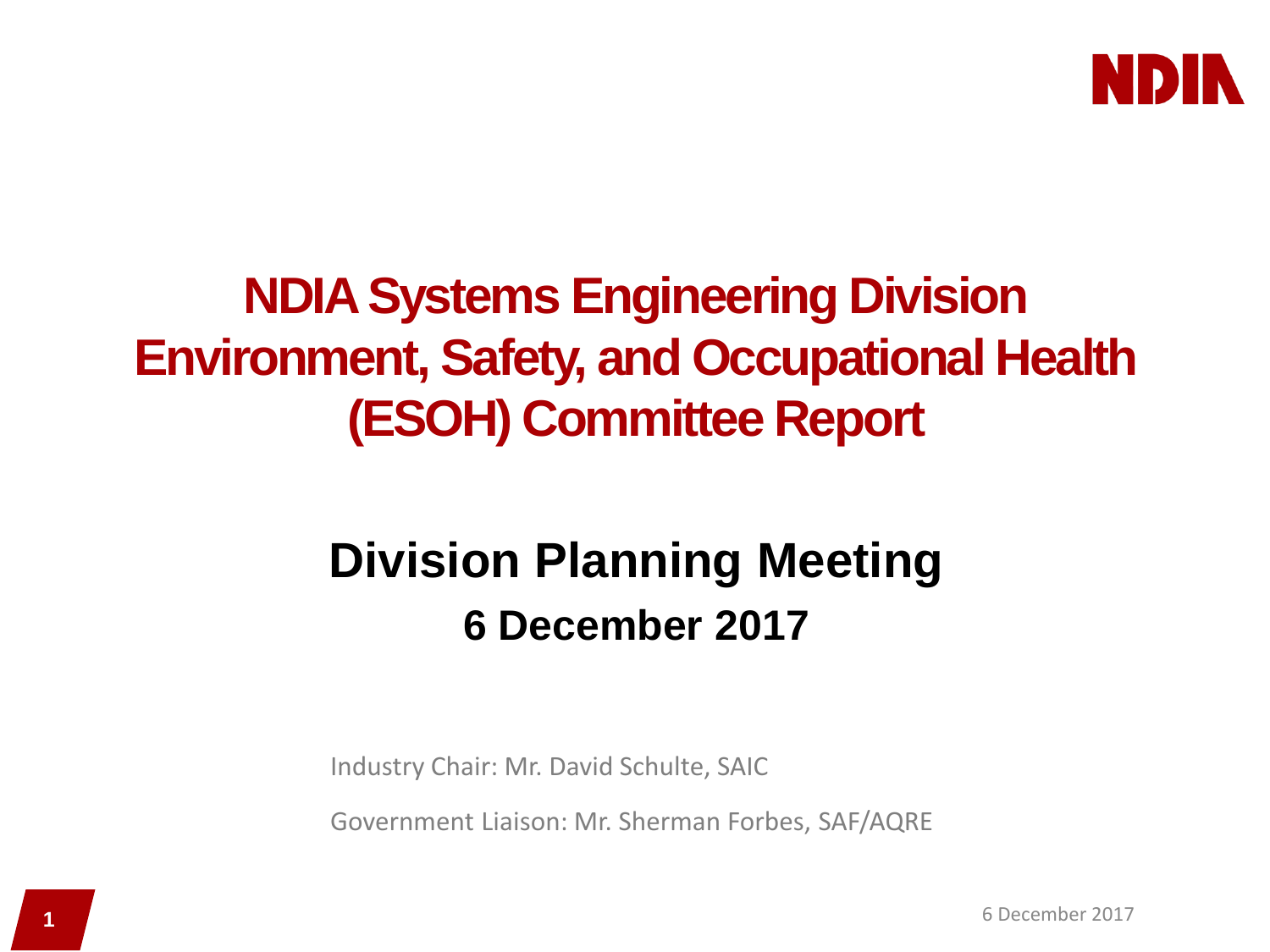# **ESOH Committee Task Status**



| 2017 Tasks                                                                                                                                                              | <b>Status</b> | Accomplishments (deliverables, etc.)                                                                                                                                                                                                                                                                                                                                                                   |
|-------------------------------------------------------------------------------------------------------------------------------------------------------------------------|---------------|--------------------------------------------------------------------------------------------------------------------------------------------------------------------------------------------------------------------------------------------------------------------------------------------------------------------------------------------------------------------------------------------------------|
| 1. Assess application of MIL-STD-882E,<br>NAS411 & NAS411-1, and Logistics<br>Product Data (LPD) for<br>environmental liabilities audit<br>reporting for weapon systems | Completed     | Presented to the DoD Comptroller Office and Auditors the<br>$\bullet$<br>proposed methodology for determining Environmental<br>Liabilities based on the use of Disposal Sites' Work Breakdown<br>Structure analysis of potential HAZMAT costs to develop cost<br>factors for the different types of DoD systems                                                                                        |
| 2. Evaluate inclusion of ESOH risks<br>and requirements in MBSE/Digital<br>Engineering                                                                                  | On going      | • Held preliminary discussion with Pratt & Whitney regarding<br>MBSE/Digital Engineering efforts to manage HAZMAT in repair<br>maintenance of parts<br>Held preliminary discussions with Magic Draw SMEs to<br>$\bullet$<br>understand how HTS data can be incorporated into the model<br>The ESOH Track at the 2017 NDIA SE Conference had three<br>$\bullet$<br>presentations on Digital Engineering |
| 3. Update NAS411 and NAS411-1 to<br>align language & AD-DSL, and<br>continue with HAZMAT Risk<br><b>Management Guidance</b>                                             | Completed     | • NAS411 and 411-1 adopted by DoD and posted on ASSIST.<br>• Revised draft HAZMAT RM Guidance completed and under<br>review by NAS411 WG<br>This will be an ongoing process with target of update to<br>$\bullet$<br>NAS411-1 every two years                                                                                                                                                          |
| 4. ESOH Committee Meeting                                                                                                                                               | Completed     | • ESOH Committee meetings were held after the SED meetings                                                                                                                                                                                                                                                                                                                                             |
| 5. NDIA SE Conference ESOH Track                                                                                                                                        | Completed     | • The ESOH Track had 23 presentations, two panels sessions,<br>and one Tutorial on Software System Safety                                                                                                                                                                                                                                                                                              |